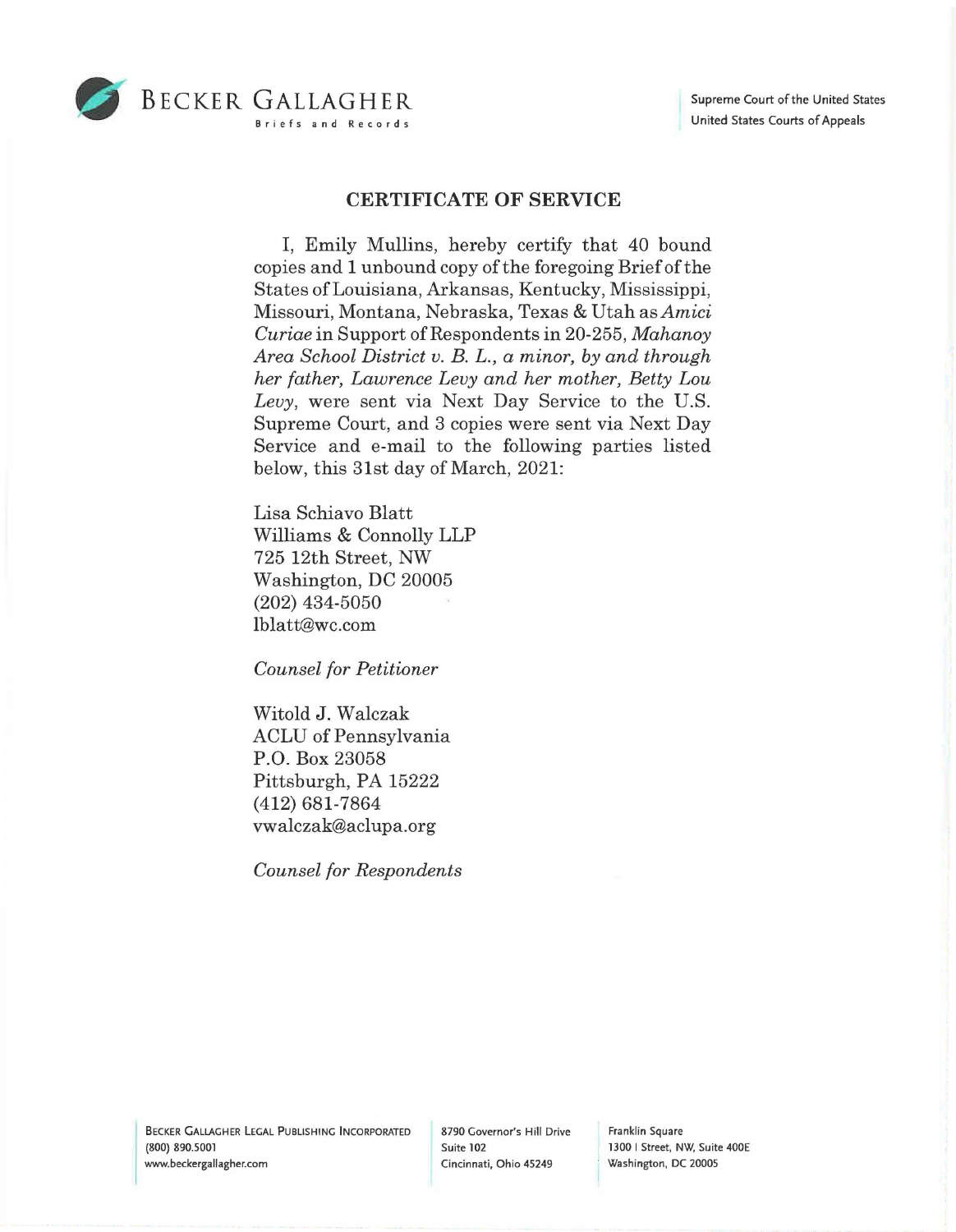Jeff Landry *Louisiana Attorney General*  Elizabeth B. Murrill *Solicitor General Counsel of Record*  Ben Wallace *Assistant Solicitor General*  Louisiana Department of Justice 1885 N. Third Street Baton Rouge, LA 70804 (225) 205-8009 MurrillE@ag.louisiana.gov

*Counsel for Amici Curiae*